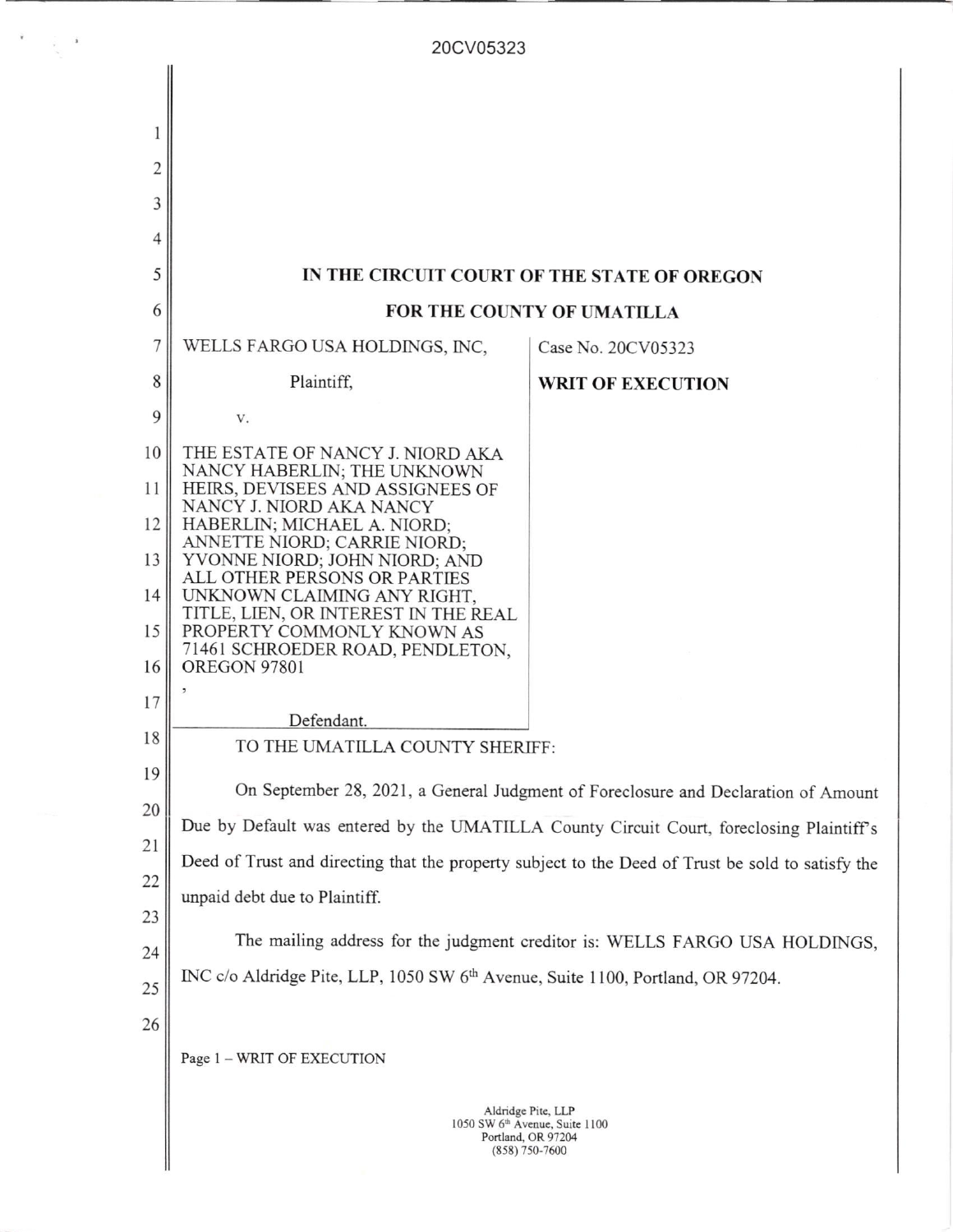I 2 3 The real property to be sold at public auction is commonly known as 71461 SCHROEDER ROAD, PENDLETON, OREGON 97801 ("Subject Property"), and legally described as:

THE LAND REFERRED TO IN THIS GUARANTEE IS DESCRIBED AS FOLLOWS:

5 6 7 8 9 l0 ll 12 13 t4 l5 l6 l7 r8 l9 20 2t 22 BEGINNING AT THE NORTHEAST CORNER OF SECTION 33, TOWNSHIP <sup>2</sup> NORTH, RANGE 32, EWM; THENCE WEST ALONG THE NORTH LINE OF SAID SECTION 33, A DISTANCE OF 200 FEET, MORE OR LESS, TO A POINT ON THE EASTERLY RIGHT OF WAY LINE OF COUNTY ROAD 832 (FORMERLY U.S. HIGHWAY NO. 395); THENCE IN A SOUTHWESTERLY DIRECTION ALONG THE EASTERLY RIGHT OF WAY LINE OF SAID COUNTY ROAD, 310 FEET TO THE SOUTHWEST CORNER OF THAT TRACT OF LAND DESCRIBED IN DEED TO JAMES HALSEY, ET UX, RECORDED IN BOOK 272, PAGE 185, DEED RECORDS AND THE TRUE POINT OF BEGINNING FOR THIS DESCRIPTION; THENCE CONTINUING SOUTHERLY ALONG THE EASTERLY RIGHT OF WAY LINE OF SAID HIGHWAY, I9O FEET; THENCE EAST, PARALLEL TO THE SOUTH LINE OF SAID HALSEY TRACT TO A POINT ON THE EAST LINE OF THE NORTHEAST QUARTER OF SAID SECTION 33; THENCE NORTH ALONG THE EAST LINE OF THE NORTHEAST QUARTER OF SECTION 33, TO THE SOUTHEAST CORNER OF SAID HALSEY TRACT; THENCE WEST ALONG THE SOUTH LINE OF SAID HALSEY TRACT TO THE POINT OF BEGINNING; ALL BEING EAST OF THE WILLAMETTE MERIDIAN, MATILLA COUNTY, OREGON; SUBJECT TO ANY AND ALL WATER RIGHTS OF WAY AND ROADS

23 24

 $111$ 

 $1111$ 

 $111$ 

4

- 25
- 26

Page 2 - WRIT OF EXECUTION

Aldridgc Pitc, LLP 1050 SW 6<sup>th</sup> Avenue, Suite 1100 Portland, OR 97204 (E58) 750-7600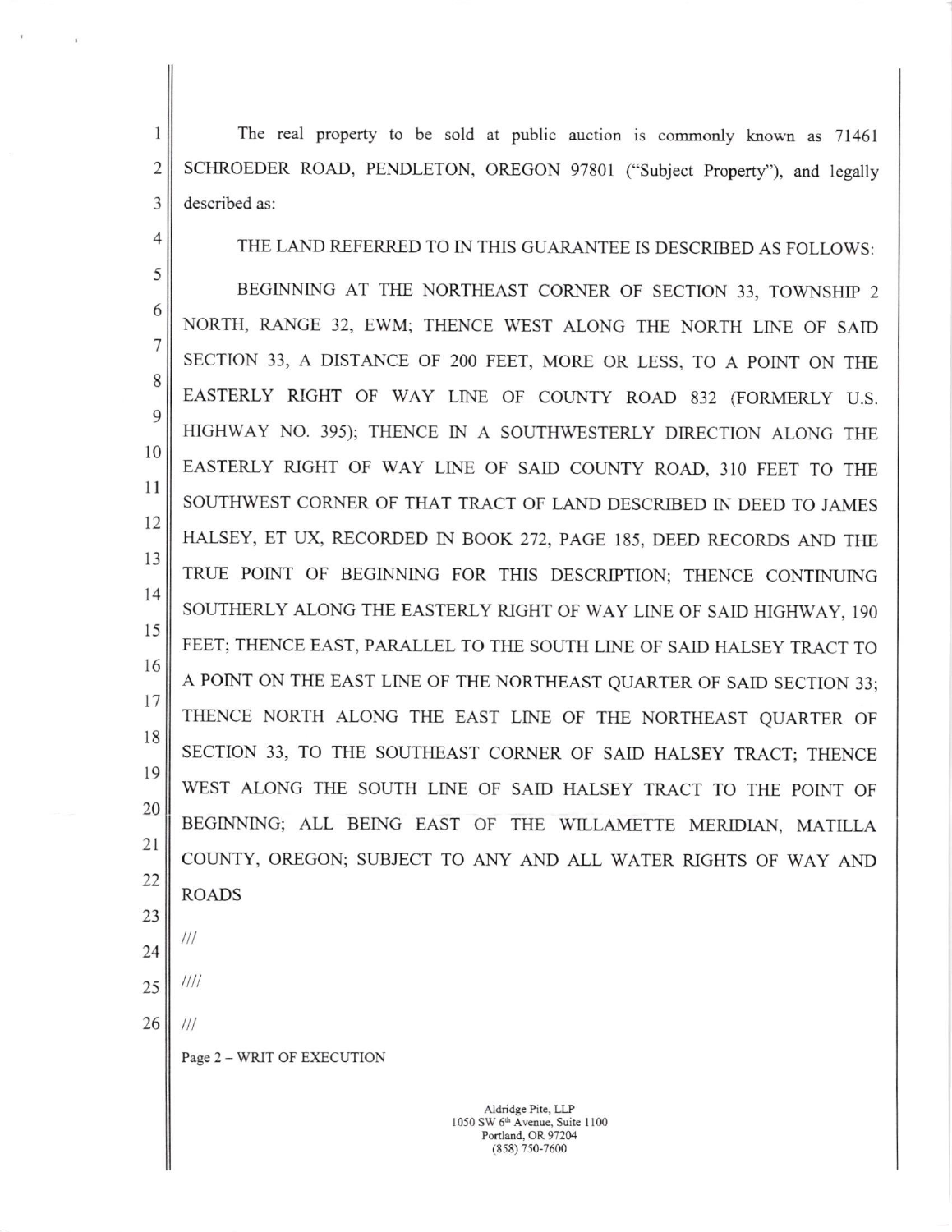The total amount due and owing on the Judgment as of March 31, 2022; Judgment: Principal \$179,101.57 Pre-Judgment: Interest(6.195%,\$26.19/day \$1,807.11(7/22/21 through 9/28/21) Attorney Fees \$6,730.00 Costs \$4,251.33 Prevailing Party Fee \$325.00 Post-Judgment: Interest((9.000%, \$47.49/day) \$8738.16 (9/29/21 through 3/31/2022) Attorney Fees \$0.00 Costs 5370.00 ll TOTAL: \$201,323.17 In the name of the State of Oregon, you are hereby directed to proceed to notice for sale and sell the Subject Property. After the sale, you are directed to issue a certificate of sale to the purchaser and file a retum on the writ of execution, depositing the sale proceeds with the Court. l5 Further, you are directed to execute, after the time for redemption has elapsed, a deed to the holder of the certificate of sale. Page 3 - WRIT OF EXECUTION Aldridgc Pitc, LLP 1050 SW 6<sup>th</sup> Avenue, Suite 1100 Portland, OR 97204 (858) 750-7600